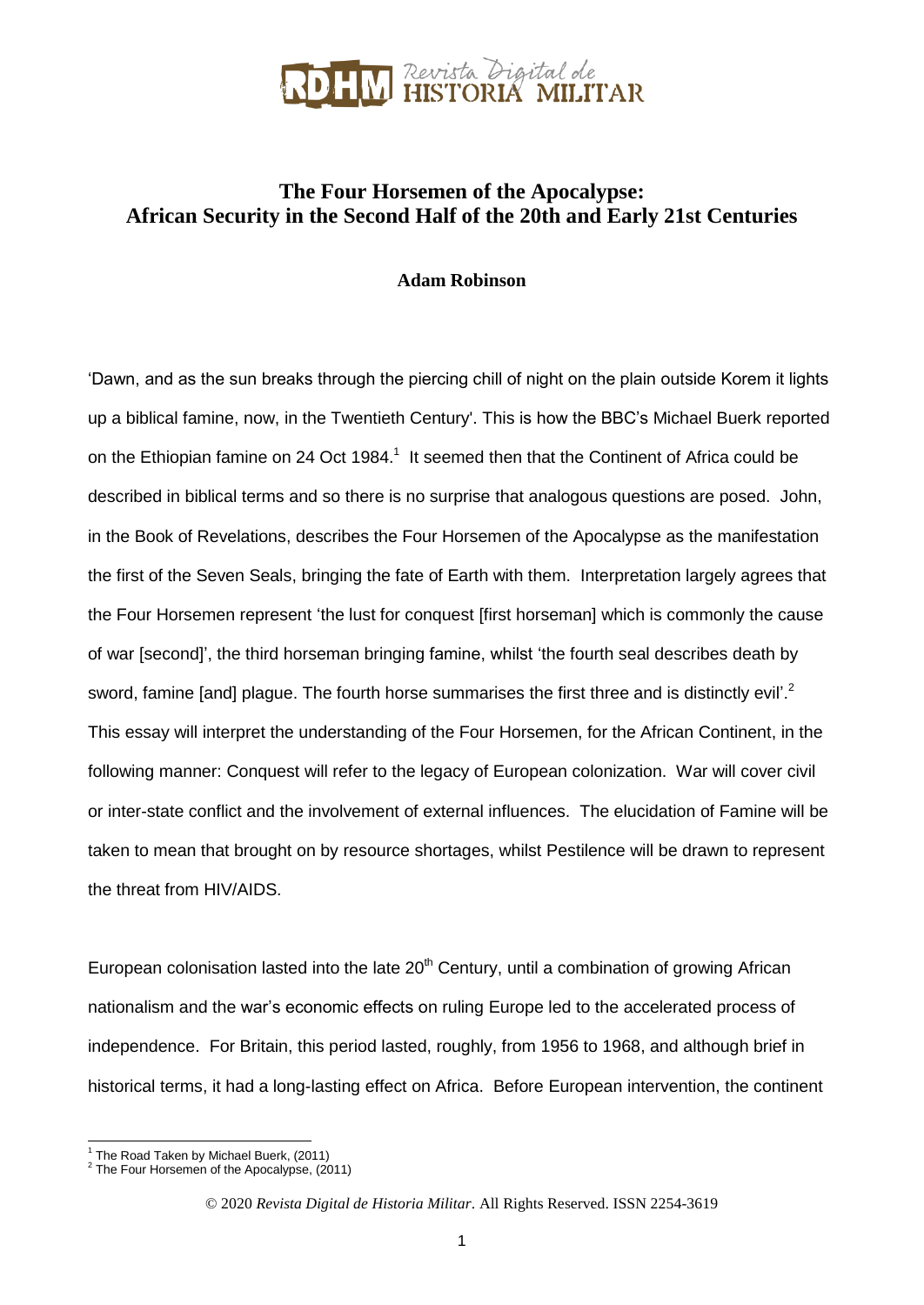had an established history of tribal nationhood, although not in the European sense which was, therefore, largely ignored during the 'Scramble for Africa'.<sup>3</sup> Boundaries were arbitrarily drawn and split many existing societies, whilst also drawing distinct peoples together under single nations. It wasn't until decolonisation that this became palpable as the colonial powers had held the upper hand and had generally not engaged the local population *en masse* in nation-building. 'Britain was the only colonial power even to contemplate the possibility of self-government for its African territories…But with plans for political advancement, The British government was cautious. A long apprenticeship was envisaged.<sup>4</sup> Thus, whilst the transition to self-rule was expected to be long and ordered, the reality was that impatience both in Africa and Europe brought hastened independence; with this acceleration came un-preparedness for the responsibility of power. Several nations made a successful transition to independence, whilst others, notably the Belgian Congo, descended into chaos and war almost immediately. For those European nations that held on to power, the emergence of liberation movements drew them into costly and destructive counter-insurgency struggles. In the case of Angola and Mozambique, this struggle was to out-last independence from Portugal and to destroy infrastructure and the living standards of the populace. 'The honeymoon of African independence was brief'; many nations were built upon a monoculture such as cocoa growing or copper mining, which sustained the countries during an economic boom in the immediate post-independence period but which was ultimately unsustainable.<sup>5</sup> Ambitious industrialisation plans, aimed at diversification, faltered once foreign trade incomes plummeted. Independence for several nations saw *coup d'états* or rigged elections and the rise to power of the despot, owing to the contrived boundaries and the multitude of differing societies and to the 'durable imprint of…authoritarian regimes in which governors and their officials wielded enormous personal power.<sup>16</sup> Democracy was a European concept that hadn't transferred into Africa before the handover of power; many nations had to learn after the fact. Throughout the 1970s, war raged in many African nations as a result of hurried European withdrawal from empire. The Biafran War

 3 Thomson (2010), p. 14

Meredith (2005), p.10

 $^5$  ibid, p. 141<br> $^6$  ibid. P 154

<sup>©</sup> 2020 *Revista Digital de Historia Militar*. All Rights Reserved. ISSN 2254-3619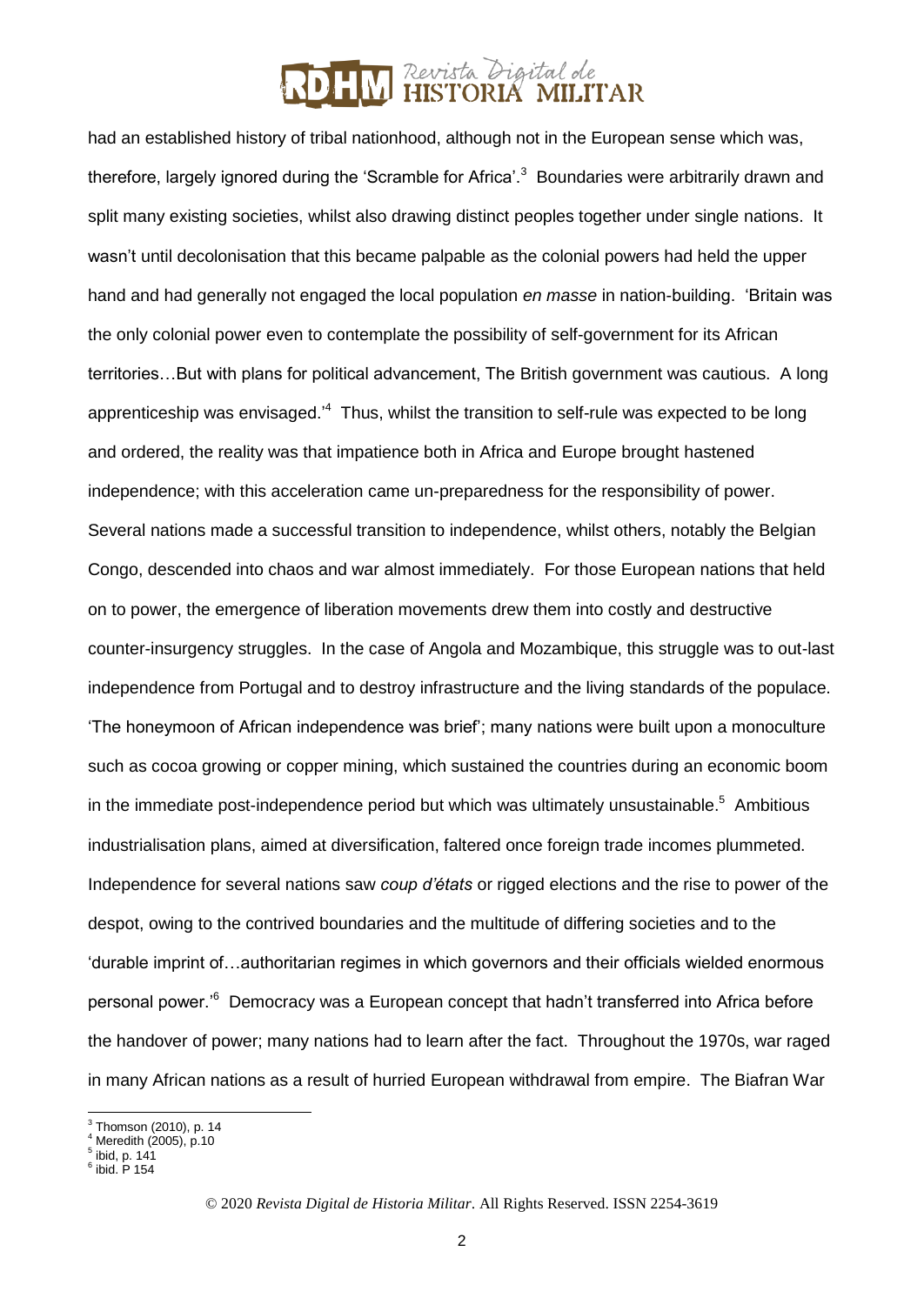in Nigeria is a case in point. Following two military coups in 1966, the eastern region and its disenfranchised ethnic group attempted to secede and declare independent Biafra; three years of war resulted in the death of two million 'Biafrans', mainly through starvation.<sup>7</sup> Another direct consequence of false boundaries and the colonial authority's preference of one tribal group over another was the 1994 Rwandan genocide which resulted in the death of approximately 10 per cent of the population in a 100-day period. $8$ 

Though war was often a result of the retreat of European powers, it was not exclusively so; it is true that the preponderance of war in Africa has been civil war and that much of this has been a result of European withdrawal and the subsequent internal power-struggles which followed from the colonial policies. African war has generally stemmed from either *coup d'états* or from rebellion and insurrection. 'There were 71 military *coup d'états* in Africa between 1952 and 1990. These resulted in the toppling of governments in 60 per cent of the continent's states'.<sup>9</sup> The definition of a coup d'état is 'a sudden violent seizure of power from a government.<sup>'10</sup> Therefore, by definition, *coups* are short-term, but the effects on nations can be prolonged. A common feature of all post*coup* nations is that a military authority is inclined to increase spending on themselves, the military, in order to sate the appetite of fellow soldiers who may be inclined to counter-*coup*.<sup>11</sup> Excessive expenditure on arms will always mean that 'money…is not available for a range of other uses including social development.<sup>12</sup> For Africa, short of resources and resilience, this will have profound effect. 'Ghana's defence spending…increased by 22 per cent after 1966. This was despite ongoing economic hardship that resulted in social services to the countryside being cut by 28 per cent in the same period.<sup>13</sup>

-

<sup>7</sup> Thomson (2010), p. 76

Dallaire (2003), p.478 9

ibid, p. 134

<sup>10</sup> Soanes & Stevenson (2006), p. 328

<sup>&</sup>lt;sup>11</sup> Thomson (2010), p. 142

<sup>12</sup> Whiteside (2004), p. 7

 $13$  Thomson (2010), p. 143

<sup>©</sup> 2020 *Revista Digital de Historia Militar*. All Rights Reserved. ISSN 2254-3619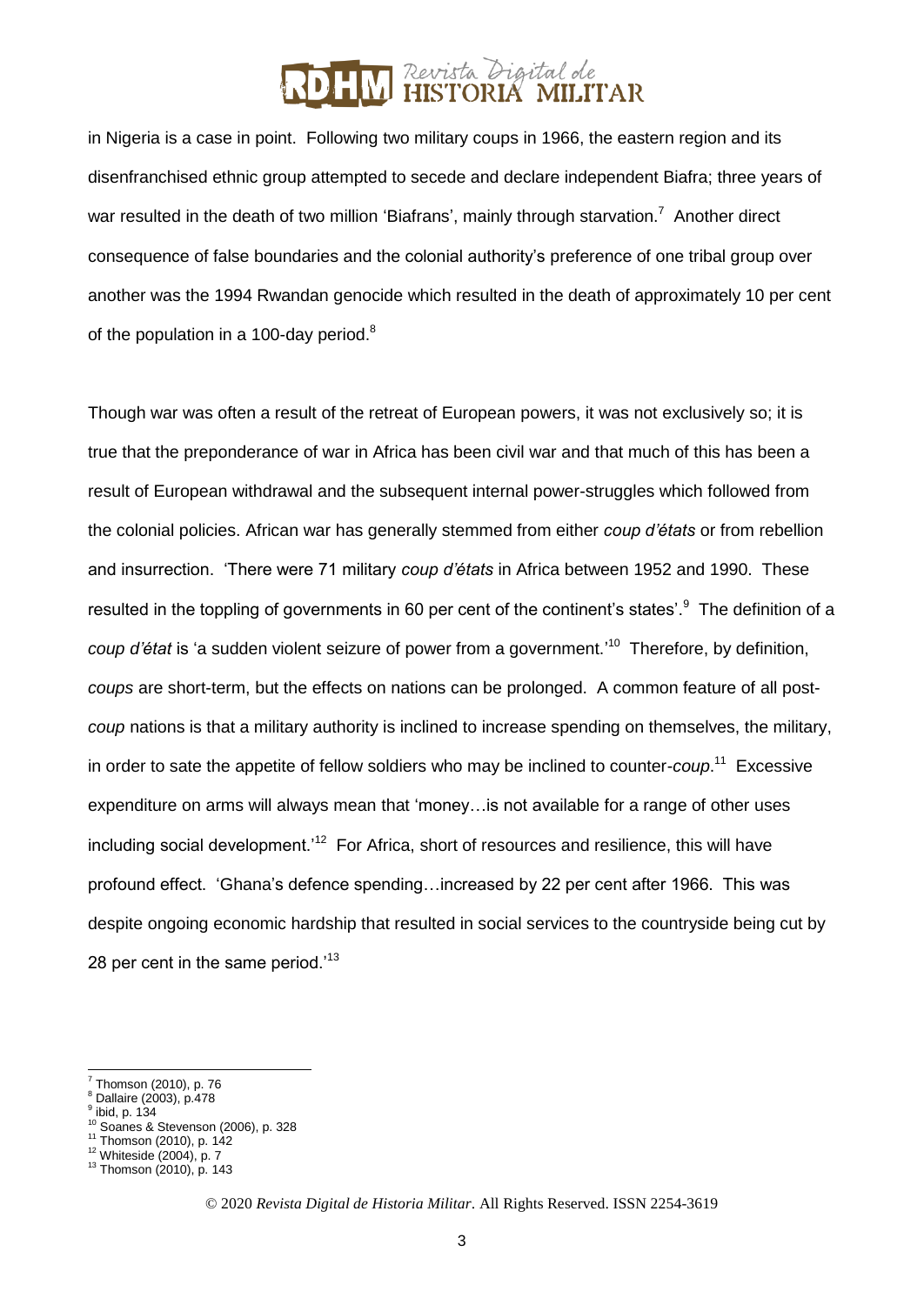Whilst *coups* have been prolific, by far the bigger threat to security has been insurgencies and rebellions. Often originating from the pre-colonial independence struggle, the coincidental Cold War helped to fuel many insurgencies beyond their natural conclusion, thus robbing the nascent nations of the state-building period enjoyed by many of the more successful emergent nations, such as Kenya and Botswana. In particular, Portugal's desire to hold on to Angola and Mozambique, beyond the self-determination of their neighbours, gave rise to intense and destructive civil wars, which persisted into independence. Given that these struggles were considered ideological ones by the Superpowers, succour, in the form of arms, helped sustain the wars and these arms were to endure in the hands of insurgents. Additionally, defensive armaments, such as land-mines, of little military value, went on to become a major cause of civilian deaths. 'The most severe impact in Africa has been on Angola, which has about 23,000 amputees (one out of every 470 people) and Mozambique, where land mines have claimed over 10,000 lives'.<sup>14</sup> Following the end of the Cold War in 1990, Superpower patronage swiftly evaporated, and with it, the aid given. This withdrawal of patronage deprived some of the formerly favoured rulers, such as Zaire's Mabuto, of the benefaction needed to continue. Before long, a new wave of insurrection had again contributed to insecurity in a range of African countries, such as Uganda, Somali, Liberia and Sierra Leone.<sup>15</sup>

Africa is abundant in resources, both renewable, such as fresh water, forests and fertile soils, and in non-renewable, as in oil and iron ore; however, in renewable, its distribution is unequal and not commensurate with its population. A lack of resilience, particularly economic, means that resource shortages play a destructive role in the security of African nations. Since 1945, resource shortages in areas such as the Horn of Africa have caused a volatile environment where conflict is more likely or where famine is an inevitable consequence of conflict. The Sahel region, between the Sahara and the fertile south of western Africa, was accustomed to long periods without rain,

 $\overline{a}$  $14$  Impetus towards a mine-free world, (2011)

<sup>15</sup> Thomson (2010), p. 225

<sup>©</sup> 2020 *Revista Digital de Historia Militar*. All Rights Reserved. ISSN 2254-3619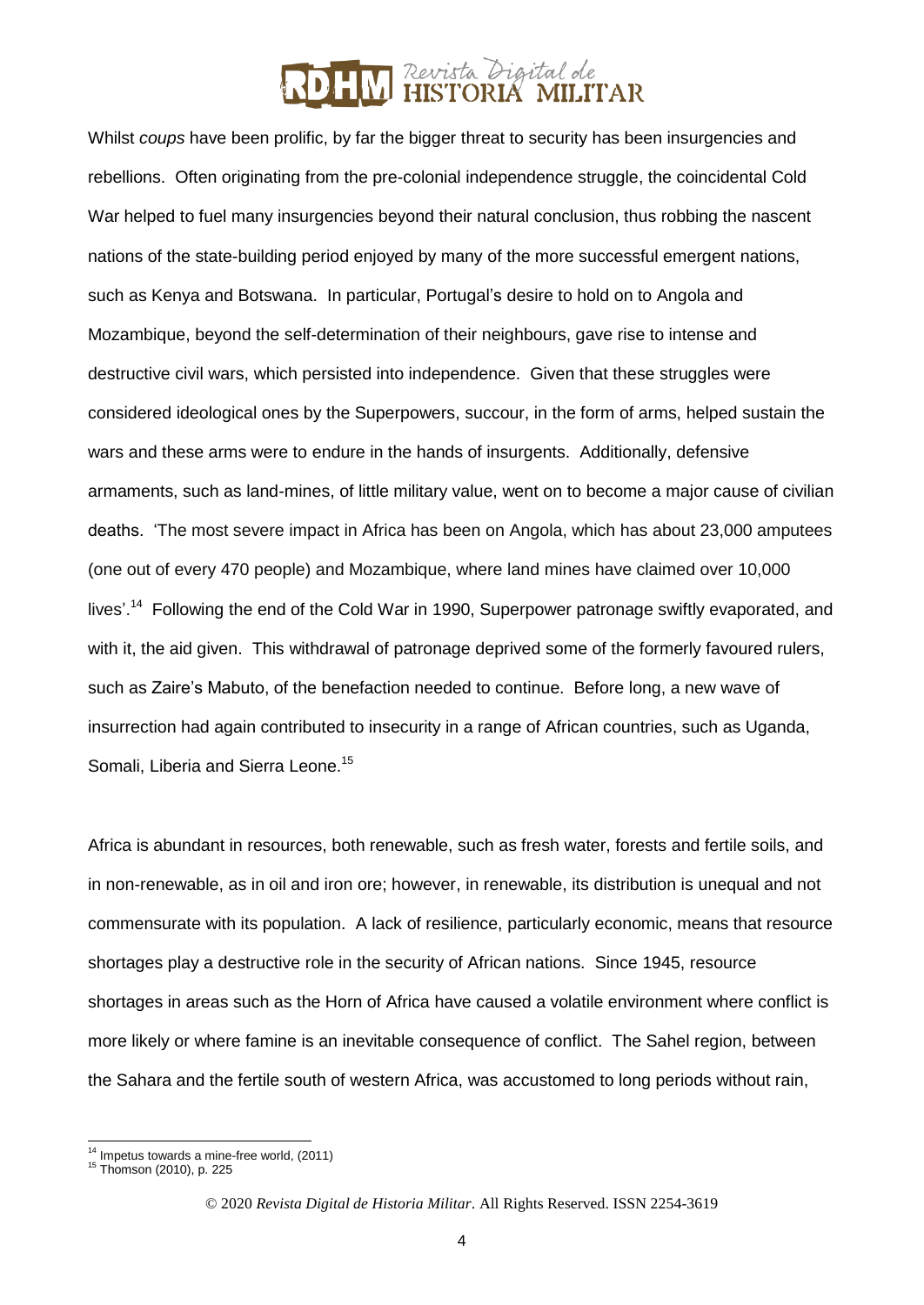yet was largely self-sufficient in food. Prolonged drought during the period 1968-73 caused the death of an estimated 250,000 people and the desertification of vast areas. Whilst the lack of rain had resulted in famine, it had been 'over-grazing, over-cultivation and deforestation on a catastrophic scale' that had precipitated the disaster; food production had not kept pace with population expansion. International aid was plentiful but much was directed 'to keep civil servants, soldiers and the police content. Some aid was squandered by local elites in conspicuous consumption of goods and services.'<sup>16</sup> Ethiopia's 1984 famine was exacerbated by Mengistu's Marxist 'collective' agricultural policies, to the detriment of the peasant farmer, and by his desire to celebrate the tenth anniversary of his revolutionary accession to power. 'On his orders, relief efforts were obstructed. No mention was to be made during the celebrations of the masses starving to death north of the capital.'<sup>17</sup> Counter-insurgency campaigns during the preceding ten years had used scorched-earth tactics and had displaced nearly 500,000 civilians in the affected area; the army 'requisitioned food and enforced blockades of food and people. Food was routinely used as a weapon of war.<sup>18</sup> Comparably, a long-term study by the UN Environment Programme 'revealed strong links between climate change and the crisis in Darfur'.<sup>19</sup> A decline in precipitation, land-degradation and resultant desertification, coupled with an exponential population increase led to the conditions for conflict, which has been sustained by political and tribal differences.<sup>20</sup> More recently, reports of the latest famine in Somalia quote ideological differences between Al-Shabab Islamists, who control much of the ungoverned country, and UN aid agencies, who Al-Shabab believe to be US-controlled and operating politically. It is reported that 10 million people in the region are in need of food aid.<sup>21</sup>

The final aspect of the Four Horsemen analogy is pestilence, which for Africa has been varied but, ultimately and overwhelmingly, means the HIV/AIDS pandemic. This pestilence has had a

1

<sup>16</sup> Meredith (2005), p. 290

<sup>17</sup> ibid, p. 332

 $18$  ibid, p. 334

<sup>19</sup> Garcia (2008), p. 7  $20$  ibid

<sup>21</sup> Somali Islamists Maintain Aid Ban and Defy Famine, (2011)

<sup>©</sup> 2020 *Revista Digital de Historia Militar*. All Rights Reserved. ISSN 2254-3619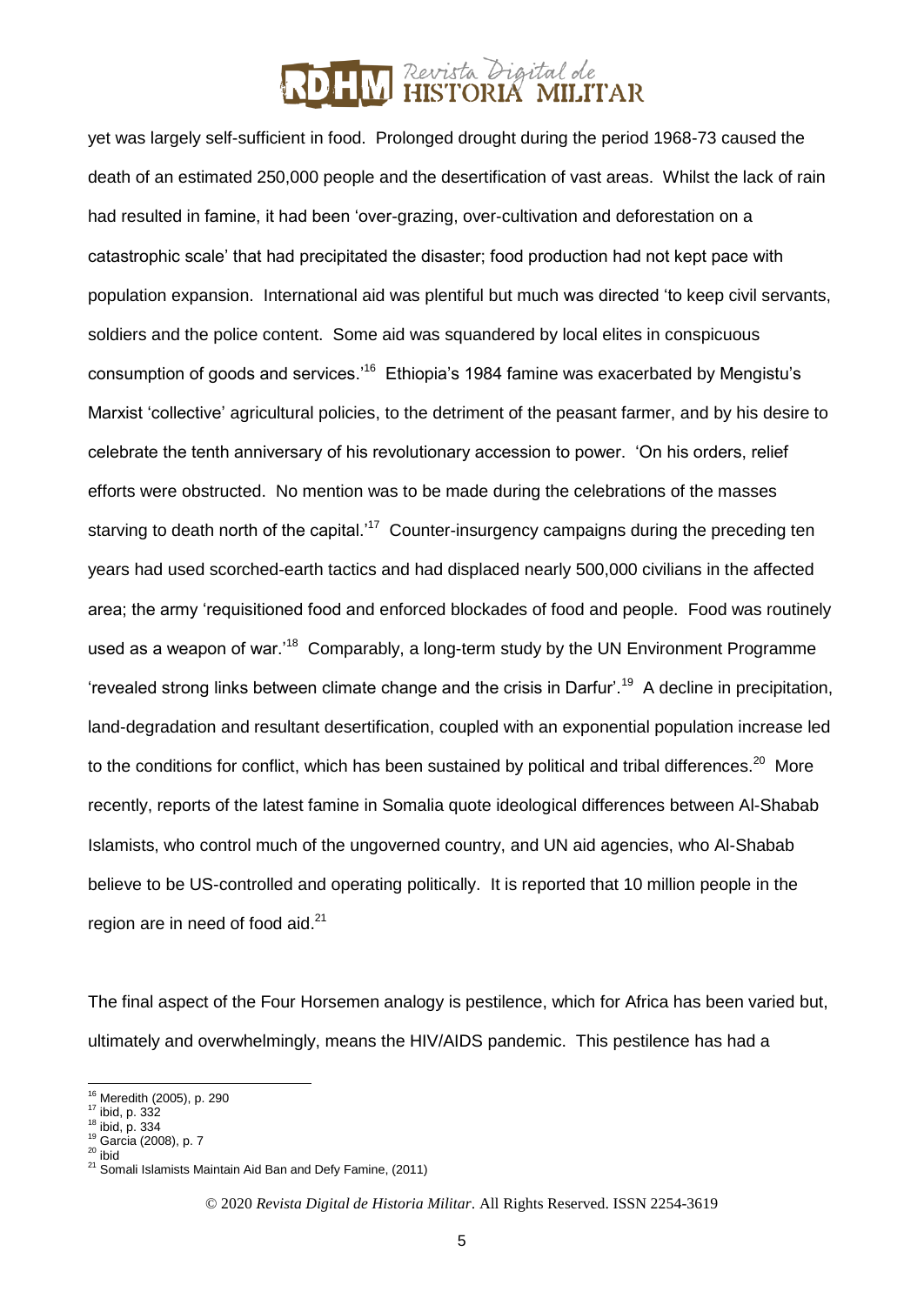devastating effect on Africa, particularly sub-Saharan Africa. According to UNAID, up to 2009, AIDS has accounted for 1.3 million dead and 22.5 million infected in this region; up to 90% of children orphaned by AIDS live south of the Sahara. $^{22}$  Whilst these statistics highlight the spread of this disease, they do not show that the greatest effect has been upon what should be the most productive groups of people, the young and the working-age population of countries. A sharp reduction in the working population brings problems of economic stability and of drawing in mobile workers from the rural areas and from further afield. This category of worker is credited as having one of the highest rates of HIV/AIDS infection, probably due to being away from home, with all 'the situations they encounter and the behaviors [sic] in which they may engage while they are travelling and living away from home.<sup>23</sup> Internally, health and the police or security services are the agencies most burdened with the effects of AIDS in society. 'Strains on the health care system are obvious in that the health care system in South Africa will be pressured to deal with the pandemic as it progresses' but the high death-rate has caused another phenomenon, that of orphans without parental guidance and an 'extended suicide' attitude manifesting itself in 'crime, fear, depression and hopelessness'.<sup>24</sup> Control of this problem falls to the state security services; escalating crime has been an unwelcome aspect of post-*apartheid* South Africa and it is easy to see that under-resourced police services might, in any affected country, call upon the support of the military. This would have an unsettling and destabilising effect, especially if the army is untrained in civil policing. Couple this with armies whose are soldiers are liable to be carrying a higher proportion of HIV-affected personnel and with a propensity to sexual violence and the circle is complete.<sup>25</sup> Tackling AIDS has been problematic in many areas of this region where discussion of sex and curtailment of promiscuous attitudes, through the use of condoms or monogamous activity is still taboo.<sup>26</sup> Not all areas are affected equally and some quote Uganda as a country seemingly overcoming the worst of the pandemic, yet Lyons doubts the veracity of this and argues

<sup>-</sup> $22$  Worldwide HIV & AIDS Statistics Commentary, (2011)

<sup>23</sup> Poku & Whiteside (2004), p. xx

 $24$  Ostergard & Tubin (2004), p. 110

<sup>&</sup>lt;sup>25</sup> Akeroyd (2004), p. 93

<sup>26</sup> Poku (2005), p.74

<sup>©</sup> 2020 *Revista Digital de Historia Militar*. All Rights Reserved. ISSN 2254-3619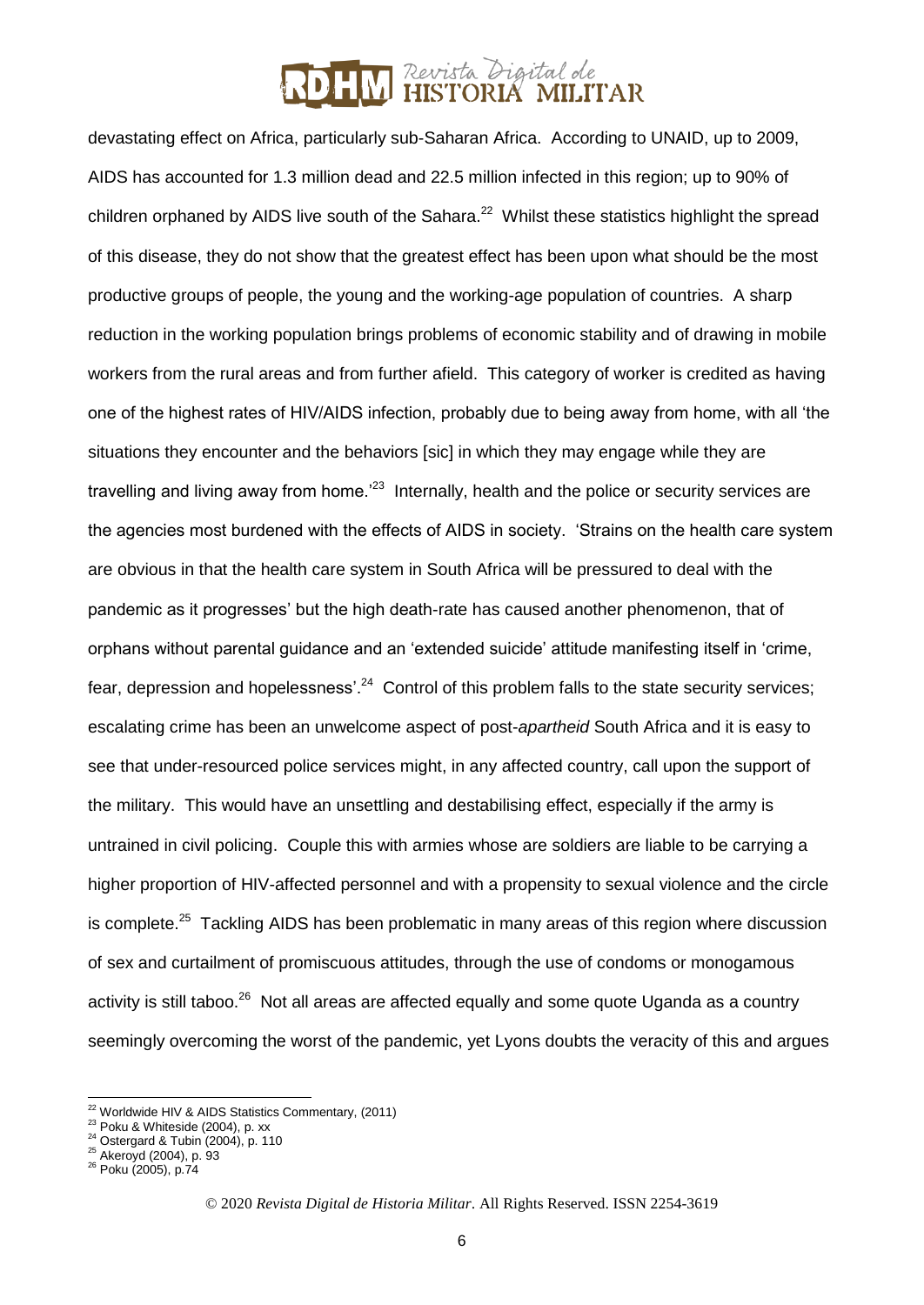that declining infection rates could reflect the 'impact of heavy mortality' and that fewer 'HIVinfected women are becoming pregnant'.<sup>27</sup> Whatever the truth, AIDS in Africa has contributed to a fall in prosperity and will continue to do so long after the virus has been eradicated. $^{28}$ 

Whilst it has been demonstrated that the constituents of the Four Horsemen, conquest, war, famine and pestilence, have all contributed to the insecurity and the impoverished nature of sub-Saharan Africa, the true damage comes with the multiplying effect of two or all of the above; as Fields states, 'When the apocalyptic horsemen of famine and pestilence appear, war can't be far behind'.<sup>29</sup> Indeed, rarely has any one of the 'Horseman' been present in isolation. As has been stated, the 1984 Ethiopian famine was exacerbated by a prolonged counter-insurgency campaign that damaged, through scorched earth tactics and displacement of population, the ability of the people to endure through the drought period. The key to the linkage being so devastating is the fact that there is such little resilience throughout sub-Saharan Africa. This has been the Achilles Heal of a wide range of African nations and has magnified the effects of strife, whether man-made or natural. Generally originating from a lack of investment in infrastructure and diversification during the colonial period, the swift transition to power often had an exacerbating effect. Reliance on monocultures developed by the Metropolitan nations, for the Metropolitan nations, proved vulnerable to economic variations in the wider global market. A lack of political experience often brought forth conflicting groups, who resorted to violence in the form of *coups d'état* or uprisings, rather than the use of the ballot box, as would be expected in more politically settled nations. All of this occurred in states where GDP was amongst the lowest in the world and where investment in infrastructure was a necessity. Borrowing from the west was the only option and when commodity prices of monocultures plummeted, the spiral of debt continued, thus further reducing the ability of a country to cope with catastrophic events.<sup>30</sup>

<sup>-</sup><sup>27</sup> Lyons (2004), p. 175

<sup>28</sup> Poku (2005), p.69

<sup>&</sup>lt;sup>29</sup> Continental Divide: Why Africa's Climate Change Burden Is Greater, (2005)

<sup>30</sup> Thomson (2010), p.194

<sup>©</sup> 2020 *Revista Digital de Historia Militar*. All Rights Reserved. ISSN 2254-3619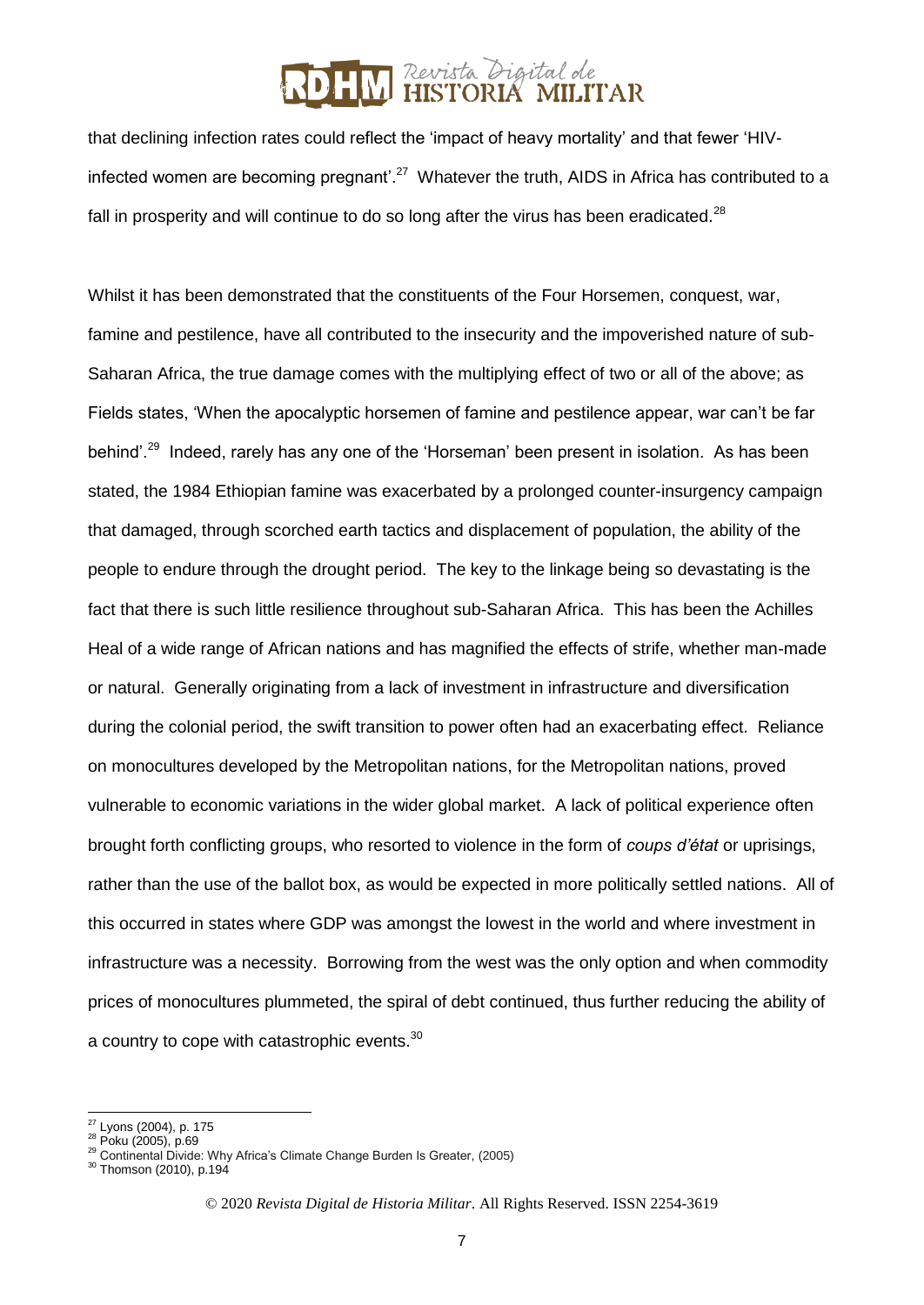A case study of the events in Rwanda in 1994 can be used to illustrate what happens when more than one of the 'Horsemen' come together. The Belgian rulers had favoured the Tutsi minority during their rule, causing tension with the Hutu majority. Belgian policies of regarding Hutus and Tutsis as different races boiled over into a revolution in 1959, where the Hutus continued to use the language of hatred...against the Tutsi minority.<sup>31</sup> Following independence and a coup in 1973, Rwanda enjoyed a period of growth but trouble had been fomenting over the borders, in the large refugee camps that had grown from 1959. Since the revolution, over 130,000 refugees had fled to camps around the borders and here 'Tutsi exiles formed small insurgent groups.'<sup>32</sup> From 1990 onwards, faced with invasion from the southern Ugandan camps, the Rwandan government increased its army expenditure by an estimated \$100 million, money which came from international funds intended for economic development, and which coincided with a 'sharp drop in world coffee prices [which] cut farmers' income by half. Drought blighted food production.<sup>33</sup> Some have suggested that AIDS contributed to the atmosphere of increasing tension and political instability by the start of the *Interahamwe* in 1994, although it is accepted this was a minor factor.<sup>34</sup> However, rape as a weapon, by soldiers and insurgents in an area prevalent with HIV, will undoubtedly have contributed to the spread of the pandemic. Regardless of the origins, a combination of pestilence, in the form of AIDS, the legacy of conquest by the colonising powers and underinvestment magnified by drought, all helped to set the conditions for war and for the Rwandan genocide which killed an estimated 800,000 in 100 days. 'More people had been killed more quickly than in any other mass killing in recorded history…According to the World Bank, the genocide had left Rwanda the poorest country on earth<sup>35</sup> However, the events in Rwanda had left some 1,500,000 facing a humanitarian crisis in Zaire, a country which had effectively ceased to function under its despotic Mobutu; this influx of refugees was to drag Zaire into civil war and with it, the armies of Uganda, Angola and Zimbabwe, in a war that this impoverished region could ill-afford.

<sup>-</sup> $31$  Meredith (2005), p.487

 $32$  ibid

 $33$  ibid, p. 490

<sup>&</sup>lt;sup>34</sup> Lyons, (2004), p. 177 <sup>35</sup> Meredith (2005), p.523

<sup>©</sup> 2020 *Revista Digital de Historia Militar*. All Rights Reserved. ISSN 2254-3619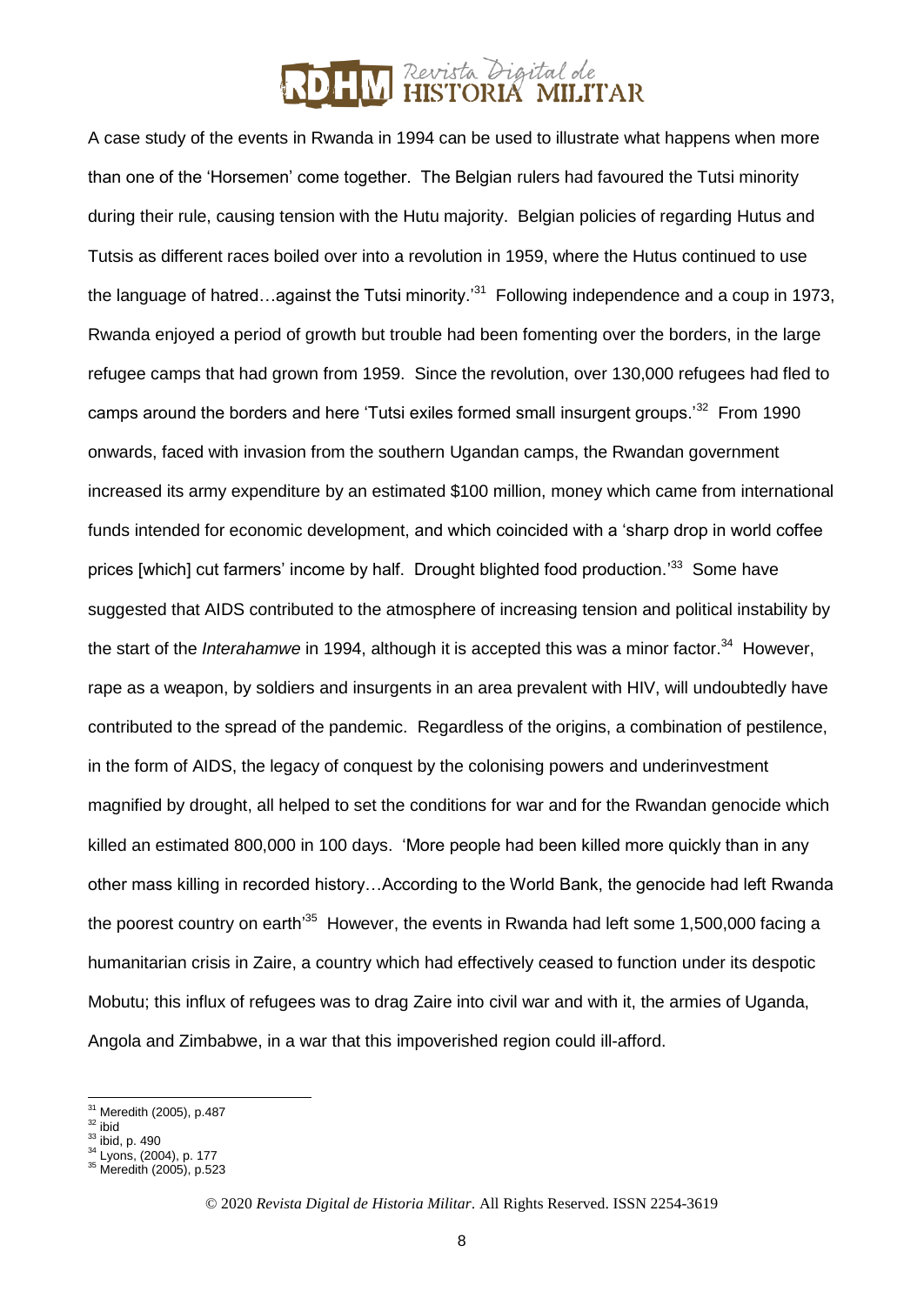

As has been stated, a lack of resilience leads to instability and insecurity. It takes little to spark a crisis but it usually takes more than two or more of the 'Horsemen' to combine to make the crisis catastrophic. According to the UN Human Development Report in 1994, 'Human Security means, first, safety from such chronic threats as hunger, disease and repression; and, secondly, it means protection from sudden and hurtful disruptions in the pattern of daily life'.<sup>36</sup> The term security has evolved from a purely military description, yet it must primarily apply to prevention of war. It is war, therefore, which has most affected African security as it has been omnipresent and has contributed to the magnified effects of the other three Horsemen of the Apocalypse. 'The challenge for Africa is to reduce the convergence of multiple stressors such as the impact of widespread health pandemics like HIV/AIDS and poor governance, as well as conflict and the excessive availability and proliferation of arms.<sup>37</sup>

 $\overline{a}$ <sup>36</sup> Kuwali (2008), p. 19

<sup>37</sup> Garcia (2008), p. 9

<sup>©</sup> 2020 *Revista Digital de Historia Militar*. All Rights Reserved. ISSN 2254-3619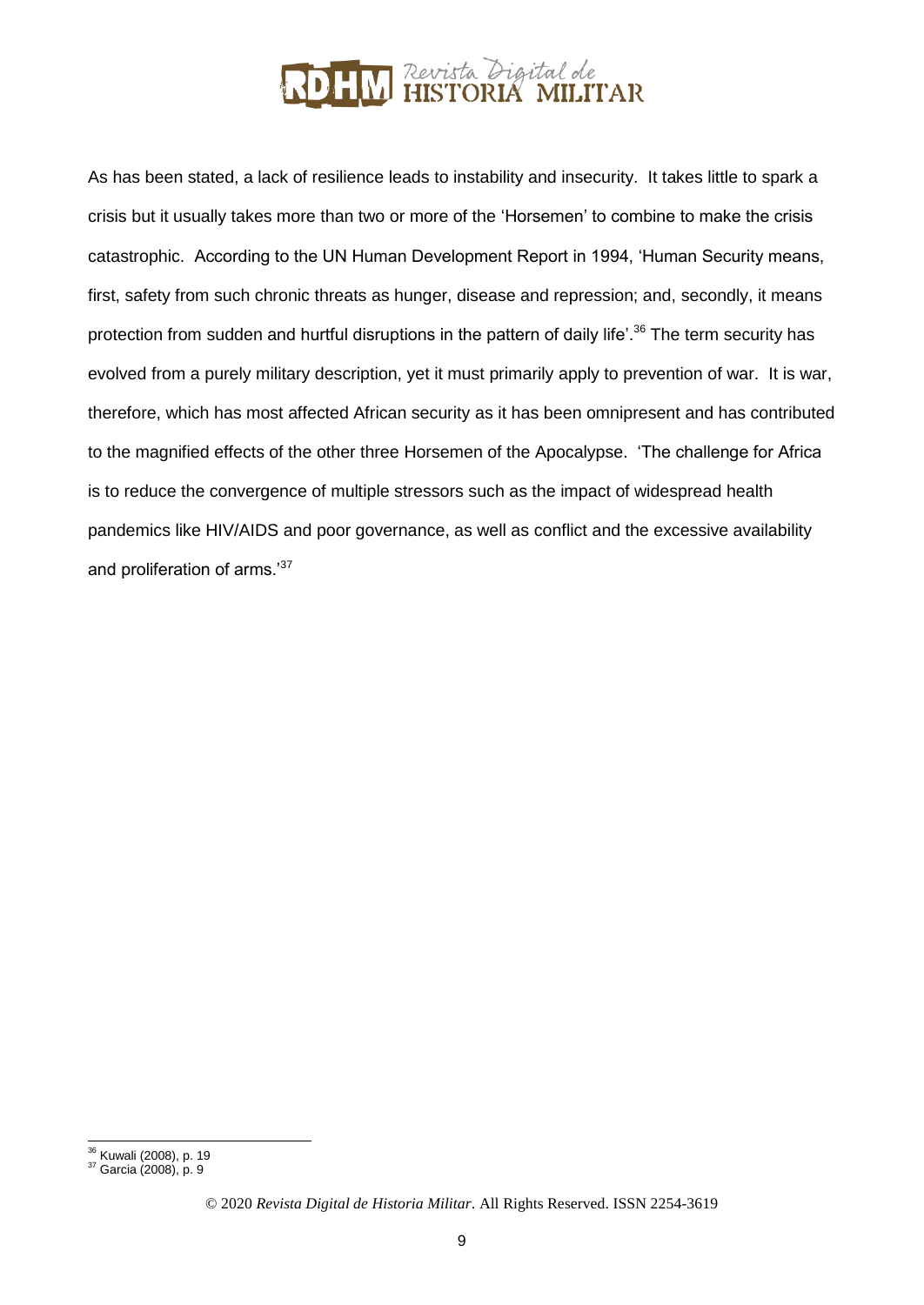

### **Bibliography**

### **Books**

Akeroyd, Anne V (2004), Coercion, Constraints and "Cultural Entrapments": A Further Look at Gendered and Occupational Factors Pertinent to the Transmission of HIV in Africa, in Ezekiel Kalipeni, Susan Craddock, Jospeh P Oppong & Jayati Ghosh, eds., *HIV & AIDS in Africa. Beyond Epidemiology* (Oxford: Blackwell Publishing)

Dalby, Simon (2002), *Environmental Security* (Minneapolis: Minnesota Press)

Dallaire, Romeo (2003), *Shake Hands with the Devil. The Failure of Humanity in Rwanda* (London: Arrow)

Kent, John (2010), *America, the UN and Decolonisation. Cold War in the Congo* (London: Routledge)

Lyons, Maryinez (2004), Mobile Populations and HIV/AIDS in East Africa, in Ezekiel Kalipeni, Susan Craddock, Jospeh P Oppong & Jayati Ghosh, eds., *HIV & AIDS in Africa. Beyond Epidemiology* (Oxford: Blackwell Publishing)

Meredith, Martin (2005), *The State of Africa. A History of Fifty Years of Independence* (London: The Free Press)

Ostergard, Robert L & Tubin, Matthew R (2004), Between State Security and State Collapse: HIV/AIDS and South Africa's National Security, in Nana K Poku & Alan Whiteside, eds., *The Political Economy of AIDS in Africa* (Aldershot: Ashgate), pp. 1-18

Poku, Nana K (2005), *AIDS in Africa. How the Poor are Dying* (Cambridge: Polity)

Soanes, Catherine & Stevenson, Angus, eds., (2006), *Concise Oxford Dictionary, 11th Edn,* (Oxford: Oxford University Press)

Thomson, Alex (2010), *An Introduction to African Politics*, 3<sup>rd</sup> Edn. (London: Routledge)

Poku, Nana K & Whiteside, Alan (2004), *The Political Economy of AIDS in Africa* (Aldershot: Ashgate)

Whiteside, Alan (2004), Responding to AIDS in Crisis Situations, in Nana K Poku & Alan Whiteside, *The Political Economy of AIDS in Africa* (Aldershot: Ashgate), pp. 1-18

### **Articles**

Mwangi, Oscar Gakuo (2008), Environmental change and human security in Lesotho: The role of the Lesotho Highlands Water Project in Environmental Degradation, *African Security Review*, 17:3, pp. 58-70

Oli Brown & Alec Crawford (2008), 'Climate change: A new threat to stability in West Africa? Evidence from Ghana and Burkina Faso', *African Security Review*, 17:3, pp. 39-57

Garcia, Denise, (2008), 'The climate security divide: Bridging human and national security in Africa', *African Security Review*, 17:3, pp. 1-17

© 2020 *Revista Digital de Historia Militar*. All Rights Reserved. ISSN 2254-3619